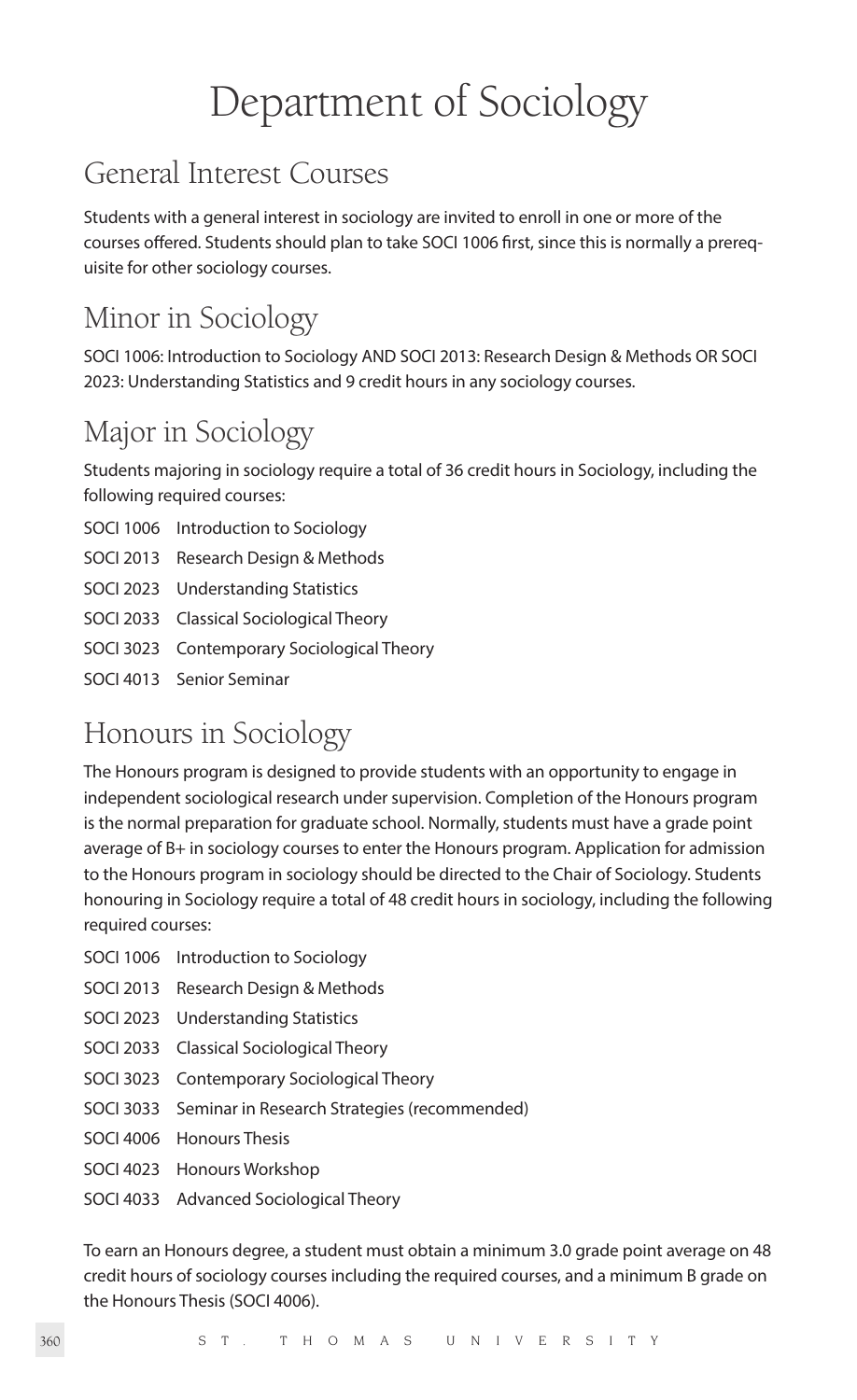#### **Course Numbers**

Guide to numbering system:

- 1000s introduction open to students with no prior credits in sociology
- 2000s open to students who have 6 credit hours in sociology at 1000 level
- 3000s open to students who have 6 credit hours in sociology at 2000 level
- 4000s open to students who have completed required courses for the Major in sociology – specifically SOCI 2013, SOCI 2023, SOCI 2033 and SOCI 3023
- Last digits represent number of credit hours for the course
- Students who do not have the number of credit hours in sociology required for senior courses, may be admitted at the discretion of the instructor.

#### **SOCI-1006. Introduction to Sociology**

A survey course that introduces students to the discipline of sociology with particular reference to Canadian Society. This course examines theories and research concerning the nature of social order and conflict in industrial society; the relations between important structures or elements of society, including the economy, family, education, religion, complex organizations, racial and ethnic groups, and the dynamics of social change. Several major theoretical approaches in sociology are compared throughout the course.

# **SOCI-2013. Research Design & Methods (NATI)**

An introduction to the main research approaches used in sociology. The course includes practical experience in developing a research program by considering research question development, research design, methods of data collection, research ethics and data analysis. Of particular interest are the strengths and weaknesses of different approaches.

#### **SOCI-2023. Understanding Statistics (NATI)**

Statistics are used and misused by social scientists, policy makers, and the media to describe the social world. Sociologists use statistics to understand social inequality and examine relations of power. In this course you examine the use and meaning of statistics in sociology, social policy and popular media to increase your ability to differentiate dodgy statistics from valid evidence. Note: To fulfill requirements for the Minor, Major or Honours in sociology, students may take this course or any other statistics course.

#### **SOCI-2033. Classical Sociological Theory**

A study of the classical tradition in sociological thought focussing on those theorists whose ideas constitute the foundation of contemporary sociological analysis. This will include a consideration of the work of Marx, Weber, Durkheim, among others.

#### **SOCI-2106. Canadian Society**

The purpose of this course is to give the student an understanding of the operation and functioning of the society in which we live. The configuration of Canadian institutions is analyzed in terms of their historical patterns of development.

# **SOCI-2116. Sociology of Atlantic Canada**

This course is designed as an introduction to the sociological study of Atlantic Canada. The first term focuses on the development of the Maritimes and Newfoundland from mercantile societies to under-developed regions within the centralized Canadian economy. The second term focuses on the contemporary structure, problems, and issues of Atlantic Canadian society.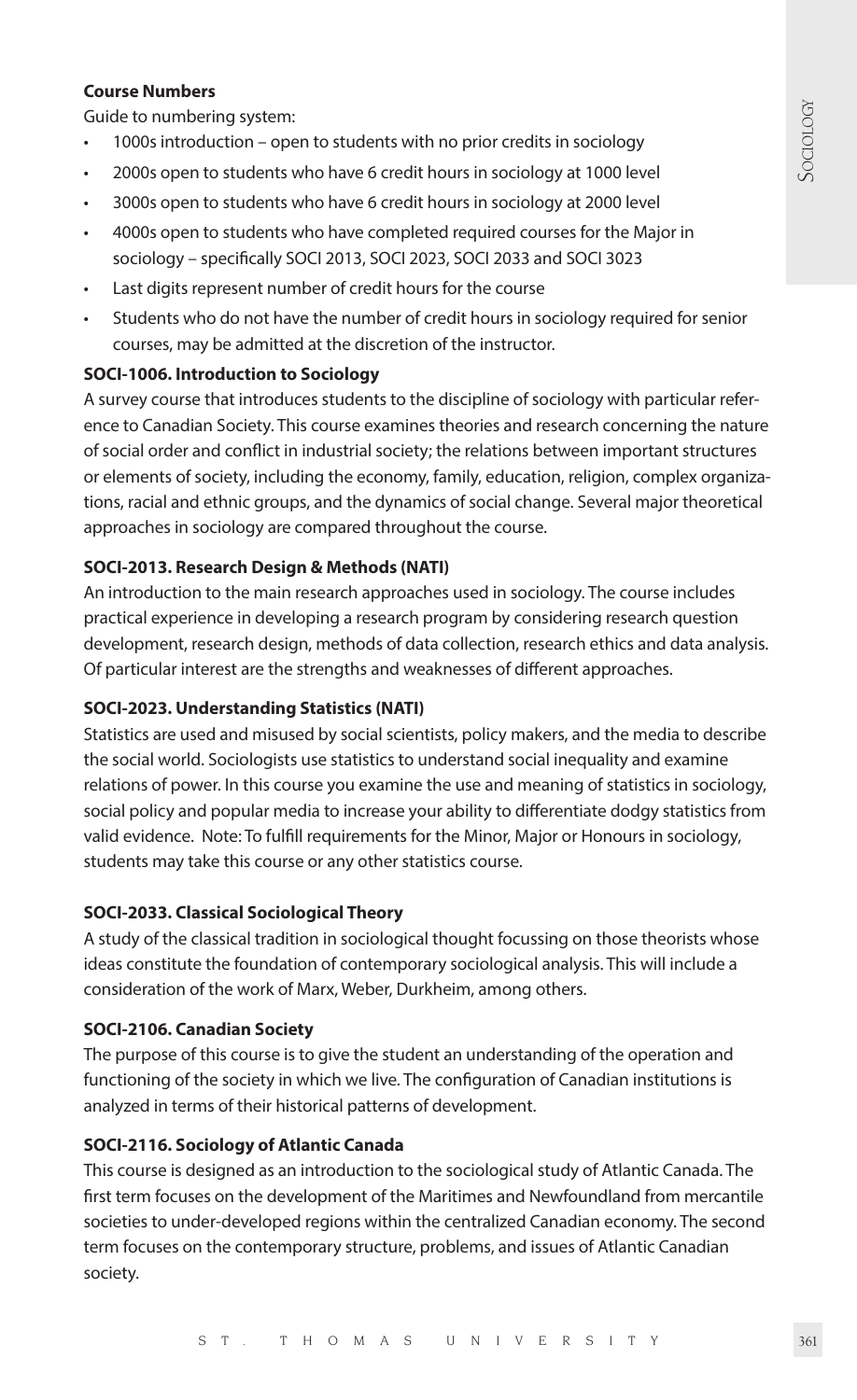#### **SOCI-2123. Introduction to Sociology of Globalization**

Introduction to Sociology of Globalization explores social conditions characterized by global economic, political, cultural, and environmental interconnections and flows that cross existing political borders. Therefore, it challenges our existing conceptualization of an international world of borders and nation states. The course explores the concept of globalization and its relevance to our lives. Types of empirical topics covered include contemporary global inequalities; environmental problems; transnational communities and families; transnational migration; the effect of globalization on gender, race, ethnicity, and religion; transnational social movements; and the women's movement. Prerequisites: SOCI-1006. Introduction to Sociology or instructor's permission.

# **SOCI-2213. Society and Ecology (ENVS)**

This course is an introduction to the sociological study of environmental problems and the issues they raise, using C. Wright Mills' notion of the 'sociological imagination.'

# **SOCI-2313. Deviance (GEND) (CRIM)**

This course reviews theory and research with a focus on the social basis of deviance, deviance construction, and the consequences of social reactions to selected forms of deviance.

# **SOCI-2323. Sociology for Cyborgs: The Social Organization of the Internet**

This course is a critical introduction to the social, political, economic, and cultural organization of the Internet. The purpose is to provide media literacy tools to penetrate beneath its commonly experienced surfaces. The focus is on "who organizes the Web": its commercialization and the potential for democratization of its "users." An important goal is discovering "the academic Web" as a resource for both Liberal Arts education and lifetime learning.

# **SOCI-2333. The Sociology of Chinese Women in Literature and Film**

This course explores the sociology of women and China in recent literature and film, particularly in recent work by women in China and of those Chinese origins in Western countries. Topics include 20th century migration, settlement and early family experiences. The novels focus on three generations of families and illustrate the traditional expectations for women within China and in North America. The films include recent works by Chinese filmmakers that comment on women's place in pre-revolutionary and modern society.

# **SOCI-2416. Inequality in Society (GEND)**

This course explores existing patterns of social inequality and debates concerning the possibility and desirability of greater equality. Taking a theoretical and historical focus, this course examines the changing nature of inequality in contemporary Canadian society in the context of globalization. Throughout, we develop our understanding of how different forms of inequality - particularly social class, gender and race - intersect. One section of the course may have a service learning requirement, where students engage in volunteer work in the community, and then reflect upon their experiences through reading, writing, and discussion.

# **SOCI-2423. Social Problems I - Sociological Perspectives (GEND)**

The various perspectives used by sociologists to examine social problems will be described and evaluated. Concrete social problems will be used as examples of these perspectives.

# **SOCI-2433. Social Problems II - Canadian Social Problems (GEND)**

Several current Canadian social problems will be examined from the perspectives used in SOCI 2423. These problems include: poverty, minorities, Canadian identity, the effects of urbanization, and technology, etc. Prerequisite: SOCI 2423.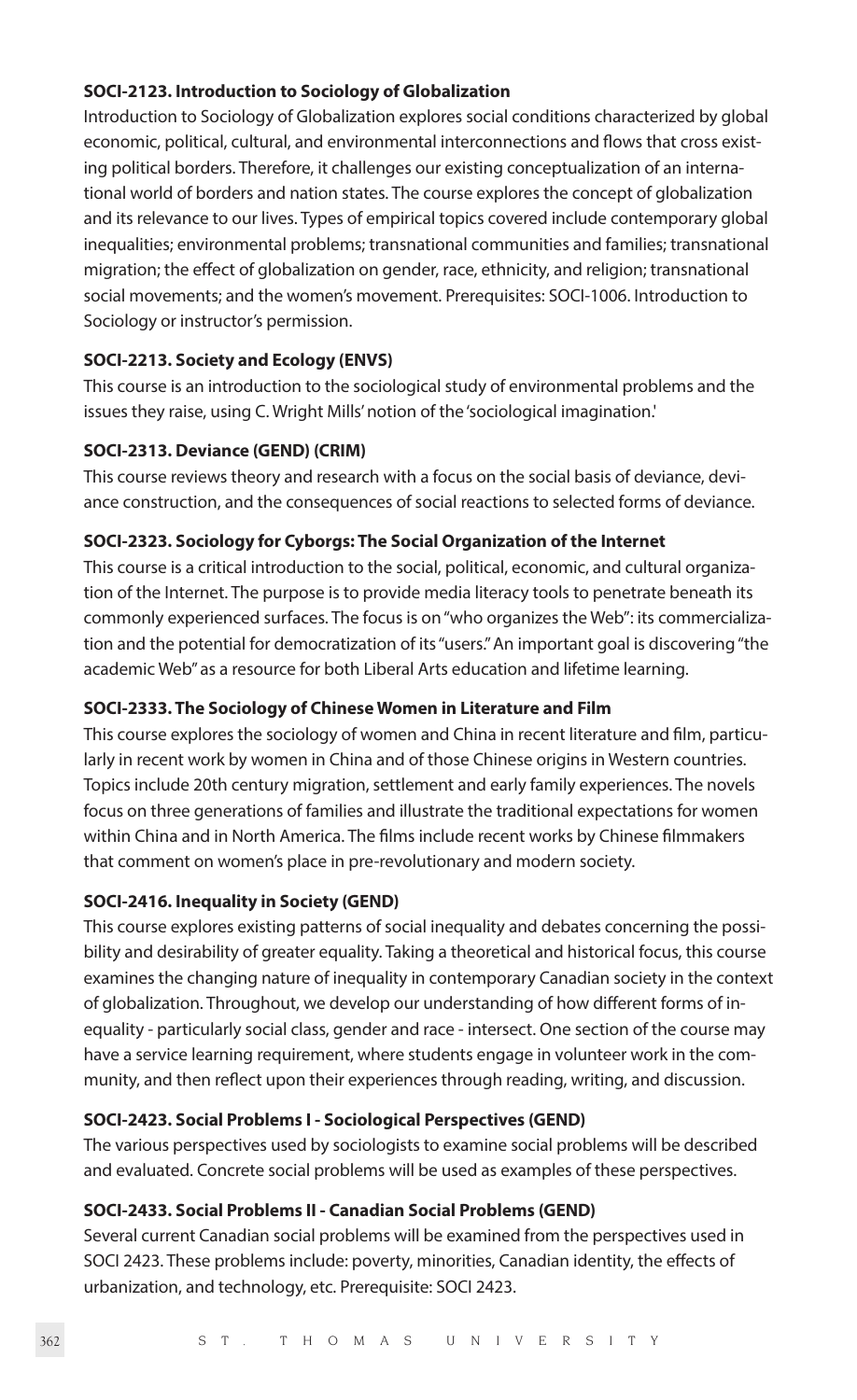# **SOCI-2443. Racialization, Racism & Colonialism**

This course explores the conceptual, theoretical, and methodological understandings most relevant to the sociological study of "race," racialization, racism, and colonialism. We give particular attention to critical decolonial thinking on race. We examine the process of racialization, through which "being white" becomes the normative standard of "just being human." We contextualize how the creation of whiteness as an identity-based entitlement has led to social division and oppression. We draw on the experiences of diverse groups of Black, Indigenous, and other People of Colour (BIPoC) in Canadian and global contexts. We begin with the premise that BIPoC share a common history in terms of dispossession, discrimination, and oppression, but also pursue a range of different struggles and dreams in relation to their lands and nation-states. We explore racialization of bodies in contemporary culture to probe a series of assumptions and theories about race, racism, and colonialism in both academic and popular thought.

# **SOCI-2513. Sociology of Communication**

This course considers the mass media (principally print and electronic), its place in, and impact upon Canadian society. Various perspectives and related research are considered with respect to the control and ownership of the media, the social organization of the production of news, facts, statistics, and other messages; and the themes expressed in popular culture as conveyed by the media. Underlying concerns are the social construction of what-is-taken-tobe reality and the language that is used in the conveying of messages.

# **SOCI-2523. Sociology of Aging (GEND) (GERO 2113)**

This course will explore the comparative situation of older women and men in different cultures and different historical periods within Western societies. The cultural and social-structural determinants of their changing status will be examined through alternative theoretical perspectives within sociology. The social construction of 'elderly' as a status will be explored through how older people are perceived, described, talked about, and interacted with, in everyday behaviour and how these relations may be 'negotiated' by the elderly themselves. The political economy of aging focuses upon disparities of income, and the determinants and effects of poverty on the lives of older people.

# **SOCI-2543. Sociology of Religion**

This course focuses on the relations between the beliefs and institutionalized practices that people hold sacred, and contemporary community life. Students explore the contradictory trends of mass secularism and the rise of religious fundamentalism, and the practices through which people collectively mobilize to sustain, challenge, and change religious identities. The question raised by Durkheim is explored: If religion expresses and reinforces community solidarity, how can modern societies accommodate religious diversity? A further question is: How are religions implicated in political struggles, the women's movement, nationalism, and war?

# **SOCI-2563. Sociology of Sport**

This course unpacks issues associated with sport in North America. Students are asked to critically engage with sport practices as they intersect various social phenomena including identity, nationalism, the body, colonialism, and the family. Students examine how power operates through the practices associated with sport and consider the potential, and consequences, of using sport for social change.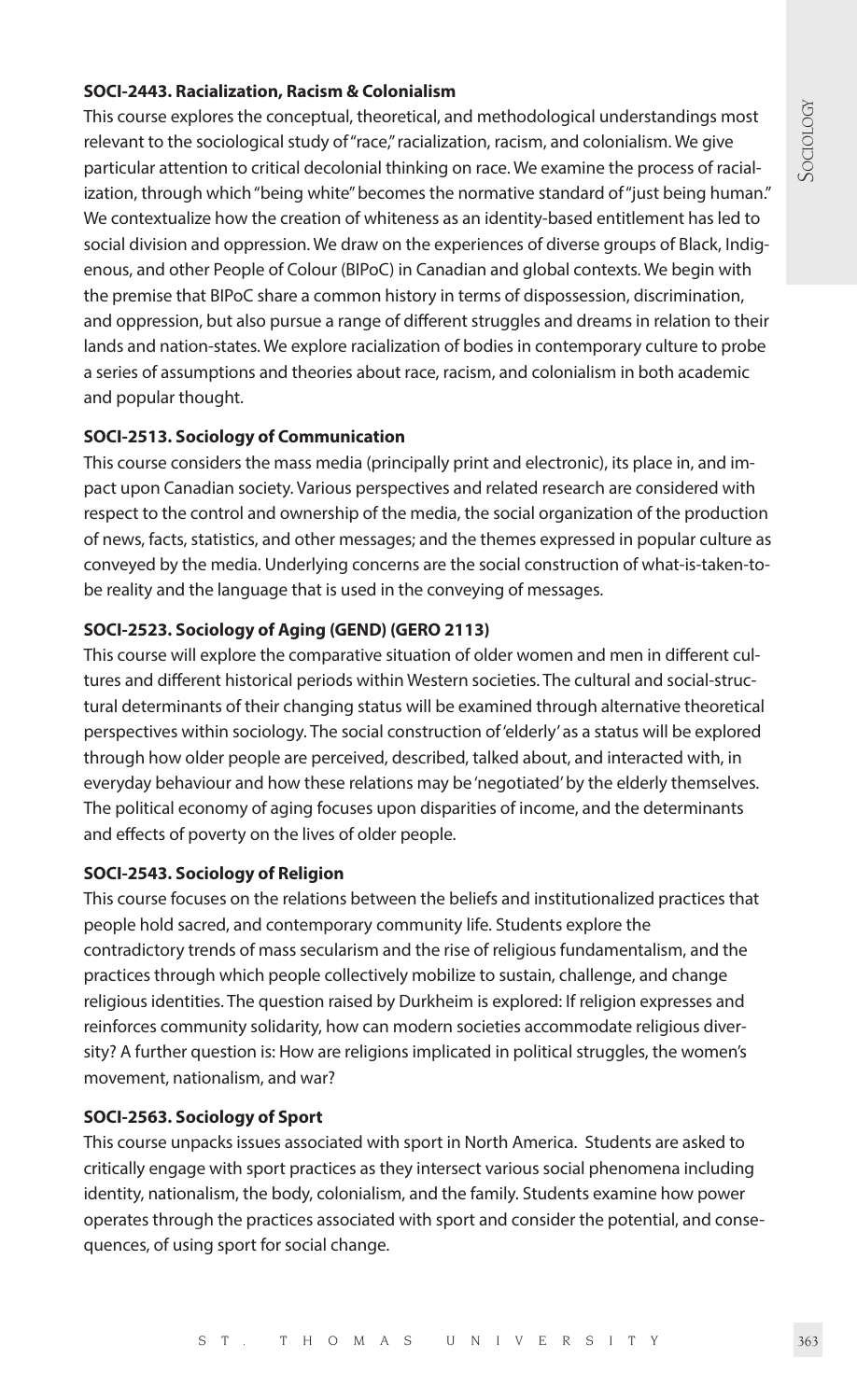# **SOCI-2613. Sociology of Gender (GEND)**

This course focuses on particular aspects of the social processes that shape, and are shaped by female and male social roles such as gender and power, gender and social structures of work, and feminist social movements.

# **SOCI-2623. Gender in the Global South: A Political Economy Perspective (ECON 2303) (GEND)**

This course will critically examine the role of women in the global South. It will concentrate largely on the changes in these roles and their correspondence with the transition from traditional to new forms of economic organization, production, and power.

# **SOCI-2633. Sociology of the Family (GEND)**

A critical analysis of various conceptual frameworks in family research, and a cross-cultural analysis of marriage and the family, both past and present is pursued. Particular attention is paid to the current developments in marriage arrangements, changes in the meaning of marriage and the family, as well as the future of the family.

# **SOCI-2643. Selected Topics on the Political Economy of Women (ECON 2223) (GEND)**

This is a seminar course examining selected topics on the political economy of women. Potential topics include women as paid workers, domestic labour, and women and poverty.

# **SOCI-2653. Sociology of Health**

This course provides an introduction to the sociology of health. We analyse the social construction of health promotion knowledge, experiences of health, media representations of health, the social foundations of health inequalities, the formal institutions that define and manage health and health care, and the social consequences of the moralization of healthy behaviours.

# **SOCI-2733. Special Topics**

The content of this course changes from year to year to reflect the special strengths of faculty and particular needs of students.

# **SOCI-3023. Contemporary Sociological Theory**

A study of modern developments in sociological theory, focussing on major trends and their interrelationships, and on contemporary theoretical issues and controversies. Prerequisite: SOCI 2033.

# **SOCI-3033. Seminar in Research Strategies**

This course helps students learn what original research entails from its initial conception to its completion. It highlights the techniques and strategies successful researchers use to develop their research questions; select an appropriate research design and data collection method(s); meet university research ethics requirements; ensure the research is socially relevant and completed in a timely manner. Students are expected to design a research project and write a proposal outlining their plans. This exercise allows students to gain an appreciation of the research design process and the components of research. For some students the proposal will be the initial work towards an honours thesis; for others it will be a model for the preparation and planning of research in other courses or outside academia. After taking the course students should feel prepared to undertake research projects in any academic, government, research, or policy setting.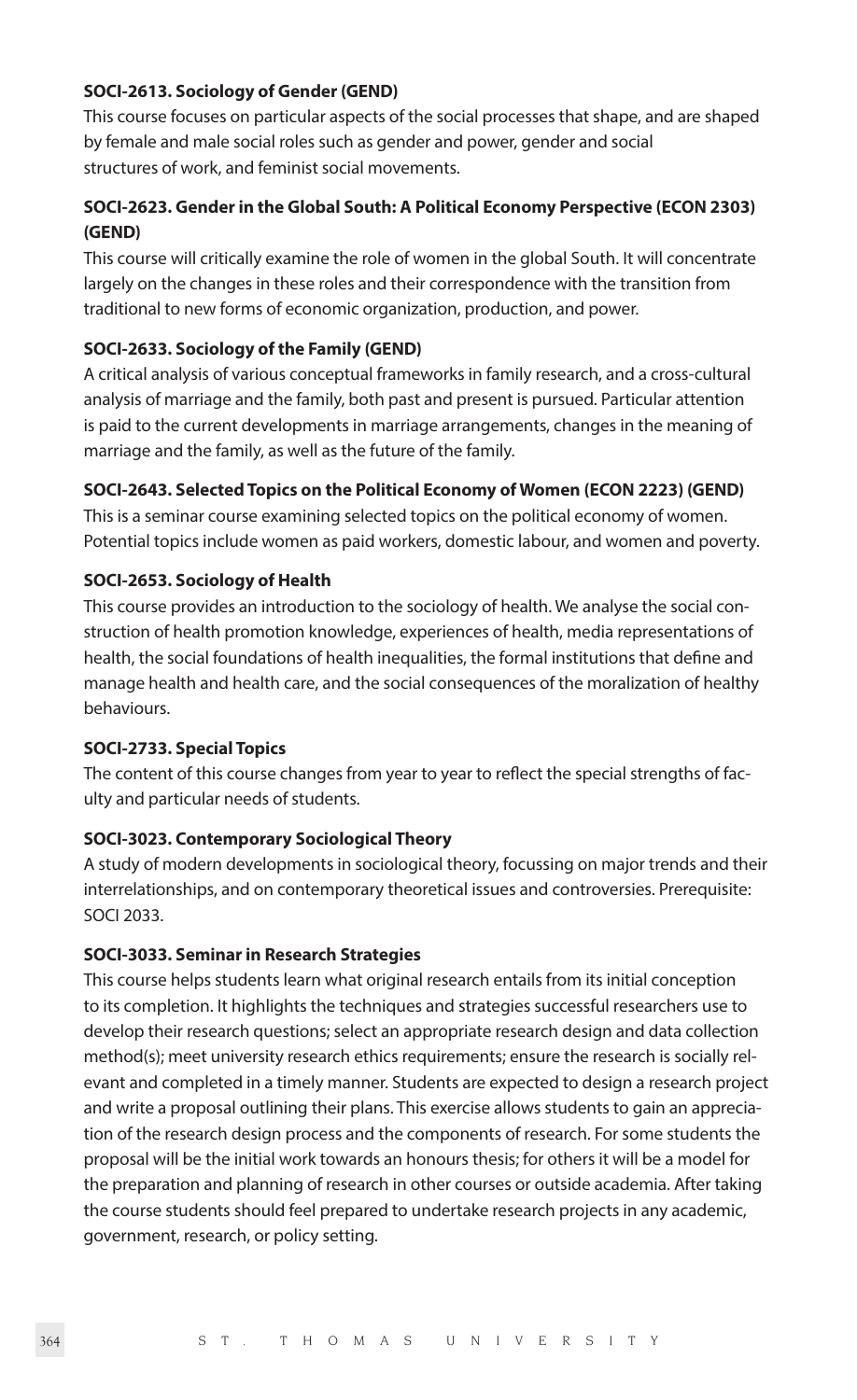# **SOCI-3043. Qualitative Research Methods**

This course is intended for 3rd-year Honours students who are considering using qualitative analysis in the research for their Honours thesis. It will address theoretical foundations of qualitative analysis, research ethics for qualitative researchers, and provide hands-on experience in developing a research question and collecting and analyzing data using basic qualitative techniques including observation, in-depth interviewing, and unobtrusive measures.

# **SOCI-3113. Political Sociology**

The focus of this course is on the type of political system known as liberal democracy. Particular emphasis is placed on the historical genesis of liberal democracy, on its structural dynamics, and on the role of the working class within the system. The examination includes an analysis of the sources of stability and cleavage governing the development of liberal democracies. Finally, the functioning of liberal democracies is contrasted with that of communist political systems.

# **SOCI-3123. Social Movements, Social Activism & Social Change**

This course explores conceptual, theoretical and methodological understandings of social movements and activism as an organized way of effecting social change. It also examines a series of historical and contemporary case studies within Canadian and global contexts. Students analyze social movements or activism for social change in their local and/or global communities.

# **SOCI-3133. Sociology of Work**

The sociology of work studies the changing nature of work from pre-industrial to contemporary times. It is concerned with how our work activities and occupations shape our everyday lives, how work is gendered and the implication of technological innovation on individual workers and societal processes. Different forms of work, occupational hierarchies and social relations of production are key themes explored within this course.

# **SOCI-3153. Sociology of War**

The sociology of war explores organized mass violence across societal boundaries. Topics include the rise of the military-industrial complex, cultures of militarism, the political economy of war in the context of global struggles to control resources, and the active practices that militarize religious and ethnic identities, moralize political and economic conflicts, and impose dominant justifications onto the conduct of war.

# **SOCI-3173. Women and Education**

With the rise of neo-conservative governments in Canada, we see changes in schooling and higher education due to the restructuring of government finances and privatization. By beginning from the standpoint of women engaged in mothering, classroom teaching, graduate studies and university teaching, this course examines the impact of re-structuring on gender, ethnicity and class in the classroom and in higher education.

# **SOCI-3183. Sociology, the Self & the Other**

George Herbert Mead, one of the earliest sociologists, argued that our relationship to others comes before, and creates, the self. We examine and extend this idea by discussing what the terms like the "the general other","otherness" and "the relation to the other," might mean. Amongst the thinkers and schools of thought examined are Mead and symbolic interactionism, Alfred Schutz and phenomenological sociology, Erving Goffman, the school of ethnomethodology and conversation analysis, and Jean-Luc Nancy, Jacques Derrida and the school of deconstruction. A number of feature films illustrating the themes of the course will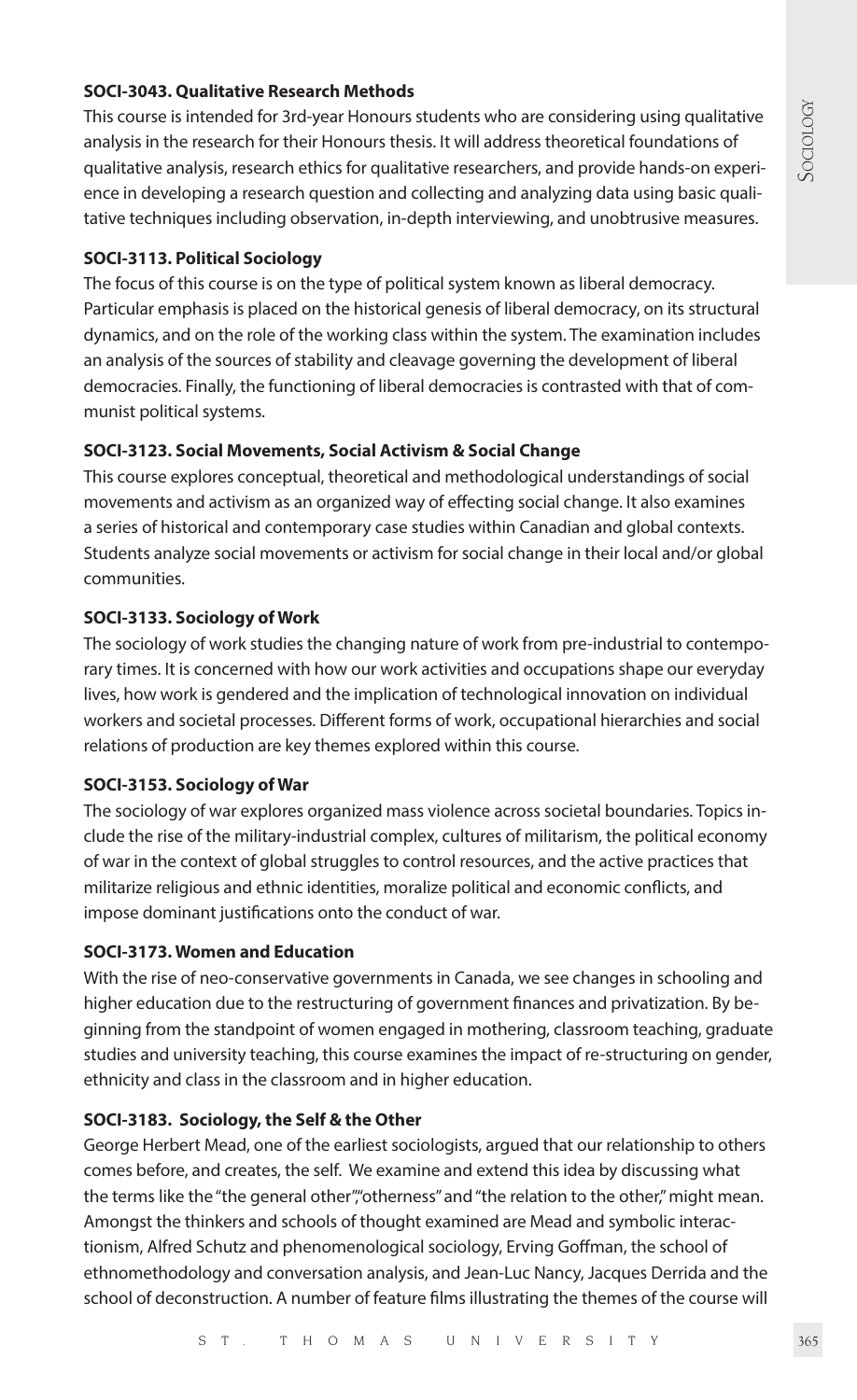be viewed. Students are encouraged to discuss popular culture and their own experiences in light of the themes of the course.

# **SOCI-3223. Globalization and Gender (GEND)**

Globalization and Gender will examine how definitions of gender and sexuality are reproduced, negotiated and deployed in the context of globalization and transnational flows. Through a critical inquiry into a variety of texts, i.e. theoretical texts, ethnographic case studies and analysis of media representation, students will examine the topics of citizenship, global labor flows, migration, militarization, neoliberalism and the construction of the gendered global subject. They will study both the opportunities and challenges that are inherent in postcolonial and transnational feminist scholarship and activism.

# **SOCI-3243. Sociology of Men and Masculinities (GEND)**

In this course, students examine the social production of masculinities in North America and the impacts of these gender expressions on the lives of boys and men, and girls and women. Students are introduced to theoretical perspectives used to understand the lives of men and boys, while examining topics such as fathering, the social construction of men's bodies, the ways the media (re)produces notions of masculinity, and sports masculinities.

# **SOCI-3263. Capitalism and Modern Culture**

The course explores how the emergence of new forms of commerce and production gave rise to new cultural ideas and social formations in the 19th and 20th centuries. Emphasis is placed on the historical emergence of taken for granted themes in modern culture. This will enable students to better appreciate current developments in culture and in our economic system.

# **SOCI-3293. Animals & Society**

In Sociology we study human society. Humans, however, have always lived in relation to other non-human animals, and these relations and these animals have in fact been central to human society. In this course we will re-think what we mean by 'human society,' by showing how integral animals have always been to what we take to be 'human society.'

# **SOCI-3313. Sociology of Law (CRIM)**

This course critically examines law from various sociological perspectives, with particular reference to Canada. The course is designed to cover sociological jurisprudence and selected theories of law, as they relate to family, administrative, labour, criminal and other types of law.

# **SOCI-3323. Sociology of Women and Law (GEND)**

This course explores the relationship of women to the state and to law. The ways in which criminal and family law influence gender relations in society are analyzed, including the implications of legal intervention and non-intervention in family relations. Sex-specific and sex-related legislation concerning such issues as sexual harassment, rape, pornography, and affirmative action, are also examined. Theoretical concepts and issues, such as the position of women within capitalism, patriarchy, sexuality and reproduction, formal and informal control, are addressed.

# **SOCI-3413. Employment Equity Policy and Gender Inequality at Work (GEND)**

This is an advanced course on the organization of gender inequality in the labour force. It begins by studying how gender segregation is organized in the occupations of teaching, clerical work, and other professions. The course examines from a sociological perspective,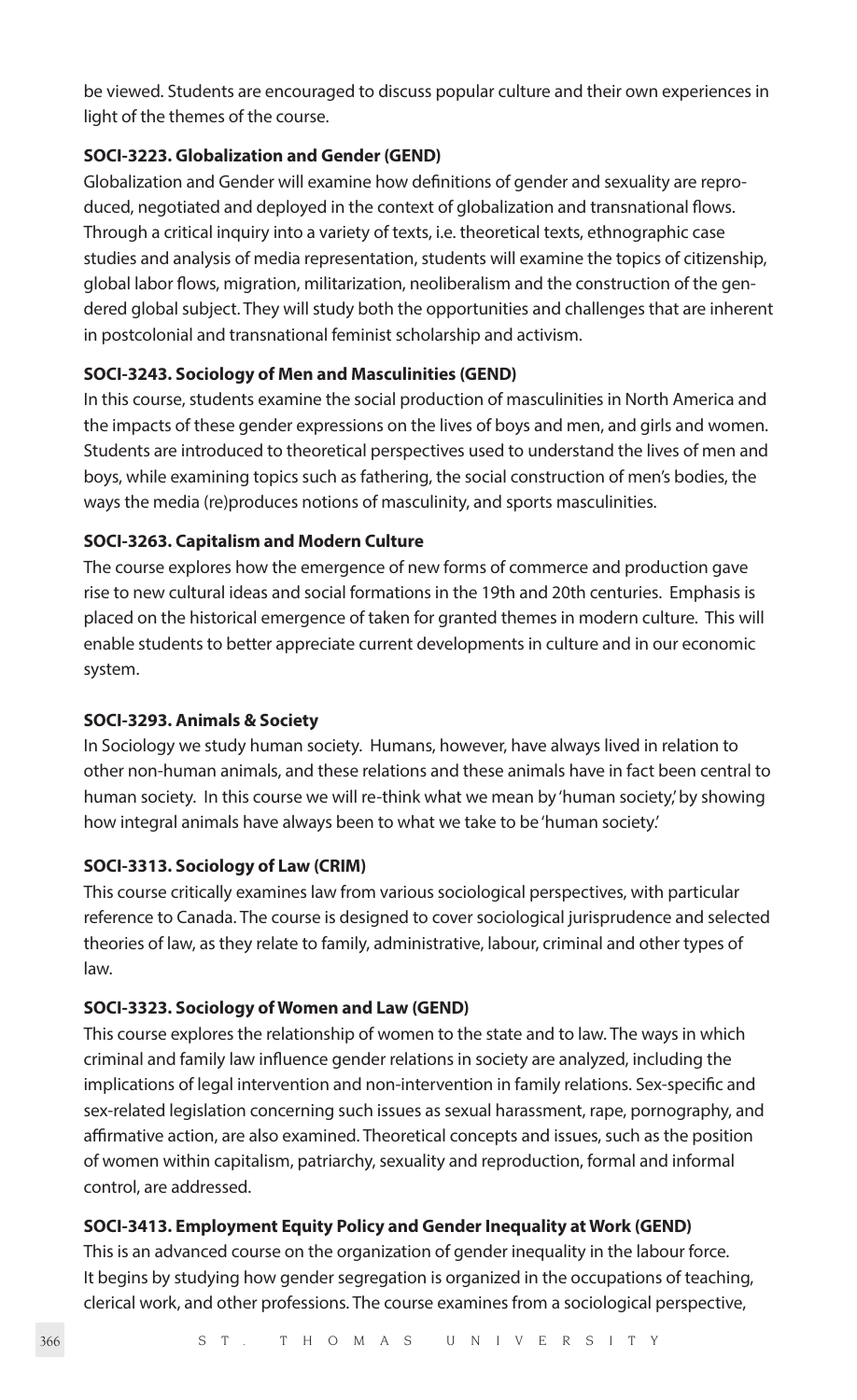the federal and provincial government policies which are aimed at the equal and fair treatment of individuals regardless of sex: pay equity legislation, employment equity programs, contractual provisions and human rights legislation on fair employment practices

# **SOCI-3513. Sociology of Education**

This course focuses on the nature of the relationship between school systems and the broader societies of which they are a part. This is done with two purposes in mind: (1) to determine both the structural configuration and the functions of education in contemporary society and (2) to demonstrate the effects of this relationship on the internal functioning of schools. A variety of theoretical perspectives on the conceptualization of the school-society connection are examined.

# **SOCI-3523. Sociology of Knowledge**

This course is concerned with the social organization of knowledge. The focus is on the political and social processes and contexts in which local and ruling forms of knowledge are produced. For the purposes of this course, knowledge may range from common sense and popular culture to ideology, science, and information. Topics may include the connection between knowledge and power and how they are controlled by states, corporations, and professions, and the implications of the nature and distribution of print and electronic information. This course combines discussion of major theorists with an examination of current issues.

# **SOCI-3553. Sociology of the Body**

This course explores the interaction between society and the body. It begins with an examination of classical and contemporary theories of the body, and then explores special issues with regard to the development of the civilized body, as well as gender, sexuality, marginalization, deviancy, chronic illness and disability.

# **SOCI-3563. Sociology of Music (FNAR)**

This course combines a number of macro- and micro-sociological perspectives on music. The former refers to the wider socio-cultural context in which music is produced, distributed, and listened to. It includes the social functions and uses of music ranging from rituals and ceremonies to its political-economic organization in cultural industries. Forms of music, such as the functional harmony vs. the Afro-American traditions, area related to forms of society. Micro perspectives analyze how performers create and make music together in terms of the interaction among musicians, audience, and conductor. The practices of improvisation and maintaining synchrony will be examined principally in both classical and jazz contexts.

# **SOCI-3573. Sociology of Art and Culture (FNAR)**

Employing both classical and contemporary sociological perspectives, this course explores the nature of art in society by looking at how art objects are produced, distributed, and consumed. Theoretical perspectives are related to historical and contemporary examples from a range of artistic media (e.g., pictorial art, film, photography, literature, and music) to expose the interplay between art and society. The relationship between the fine arts and popular culture are examined, as well as the role of technology in the various arts.

# **SOCI-3583. Research for Social Change (GEND)**

This seminar course encourages students to explore how research can inform social justice and social change. Examining specific debates from the fields of feminist research, Indigenous methodologies, and critical race theory, students will gain new understandings in the various ways research can both reproduce and challenge operations of power and privilege.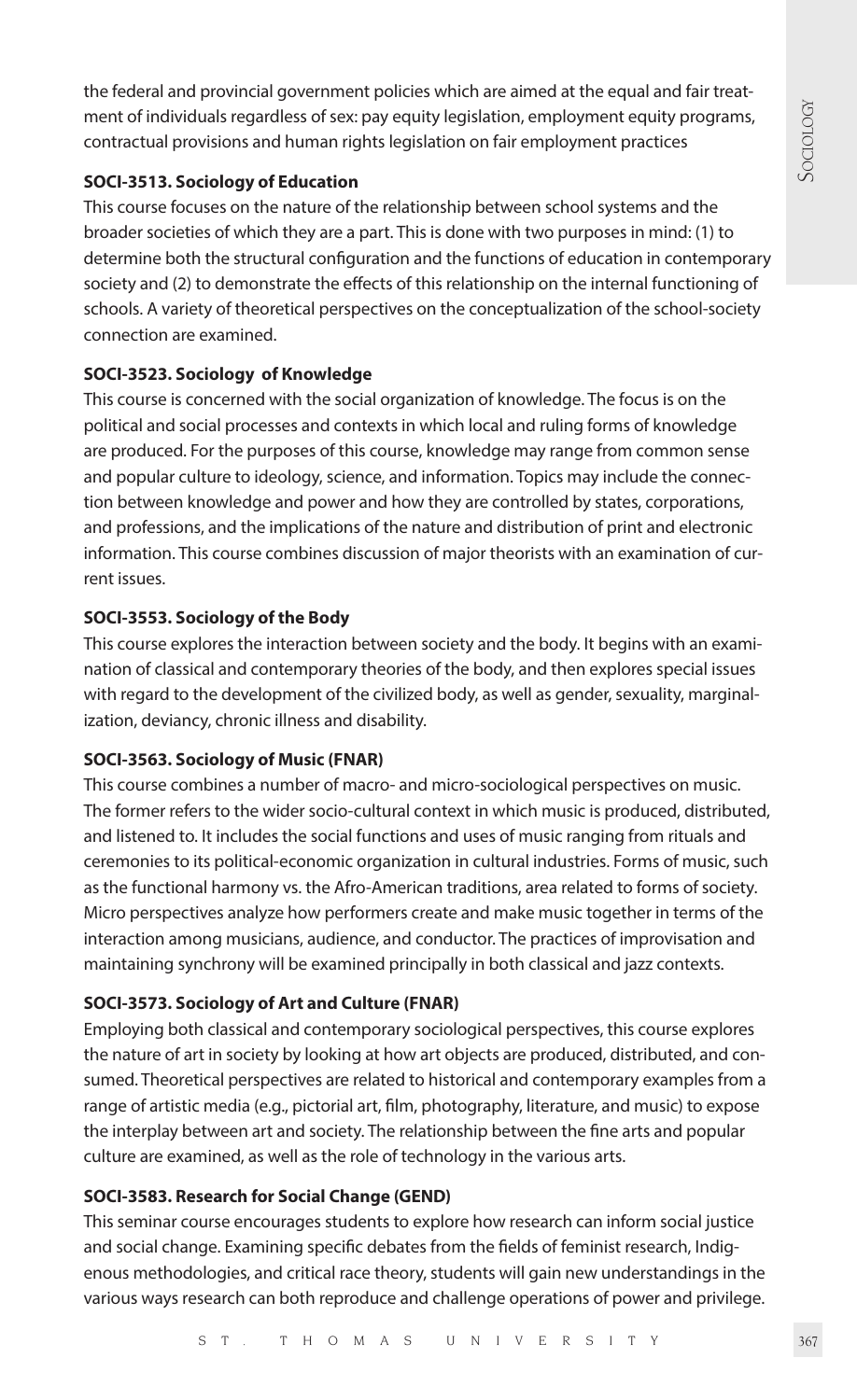This course offers students the opportunity to engage in debates around these methodologies as they consider how to do research for social change.

#### **SOCI-3663. Queer Sociology**

This course explores the social construction of queerness in heteronormative societies. Students apply sociological concepts and theories to the study of queer identities, communities, and sexual practices. They examine social and political responses to queerness, and the ways in which these responses shape the lives of queer people.

#### **SOCI-3693. Discourse and Society**

Discourse analysis is the study of language in use, and is thus distinguished from approaches that treat language formally and structurally, as an abstract system of signs and symbols. We examine instances of written and spoken language that occurs in a wide range of contexts, including: everyday conversations among friends, encounters between professionals and clients, the activities of creating, disseminating and consuming mass-mediated texts, and governmental and corporate settings where policies are established, monitored and changed. Combining a theoretical and practical orientation, the course draws primarily on the work of sociologists, but also includes that done by scholars in disciplines such as sociolinguistics, psychology, anthropology, semiotics and literary studies. A basic premise of the course is that in our so-called information or knowledge-based global society, a critical awareness of discursive practices is becoming a prerequisite for democratic citizenship.

#### **SOCI-3723. Special Topics**

The content of this course changes from year to year to reflect the special strengths of faculty and particular needs of students.

#### **SOCI-3733. Special Topics**

The content of this course changes from year to year to reflect the special strengths of faculty and particular needs of students.

#### **SOCI-3913. Sociology of Disease**

This course will explore the social construction of disease in modern medicine. We will examine the process of medicalization, focusing on the classification of human experience into disease categories; medical authority to diagnose and treat disease; the ways in which disease categories validate or invalidate experiences of illness; and the effects of being labeled as diseased. These topics will be explored through sociological analyses of specific diseases, including diseases that are contested and stigmatized.

# **SOCI-3973. Introduction to Narrative and Narrative Analysis (SCWK)**

Framed around three key approaches to narrative this course will provide students with the basis on which to develop their understanding of narrative and their skills in narrative analysis. The three approaches are: the narrative study of lives; the narrative analysis of texts; and, the analysis of narrative dynamics. Through these approaches students will be introduced to the work of key narrative thinkers. The course, in content and delivery, reflects the interdisciplinary nature of narrative.

# **SOCI-4006. Honours Thesis**

The Honours thesis is a scholarly essay or research paper on a topic chosen by the student in consultation with a faculty committee composed of a Thesis Supervisor and another advi¬sor. When completed, the thesis is read and graded by this thesis committee. To pass